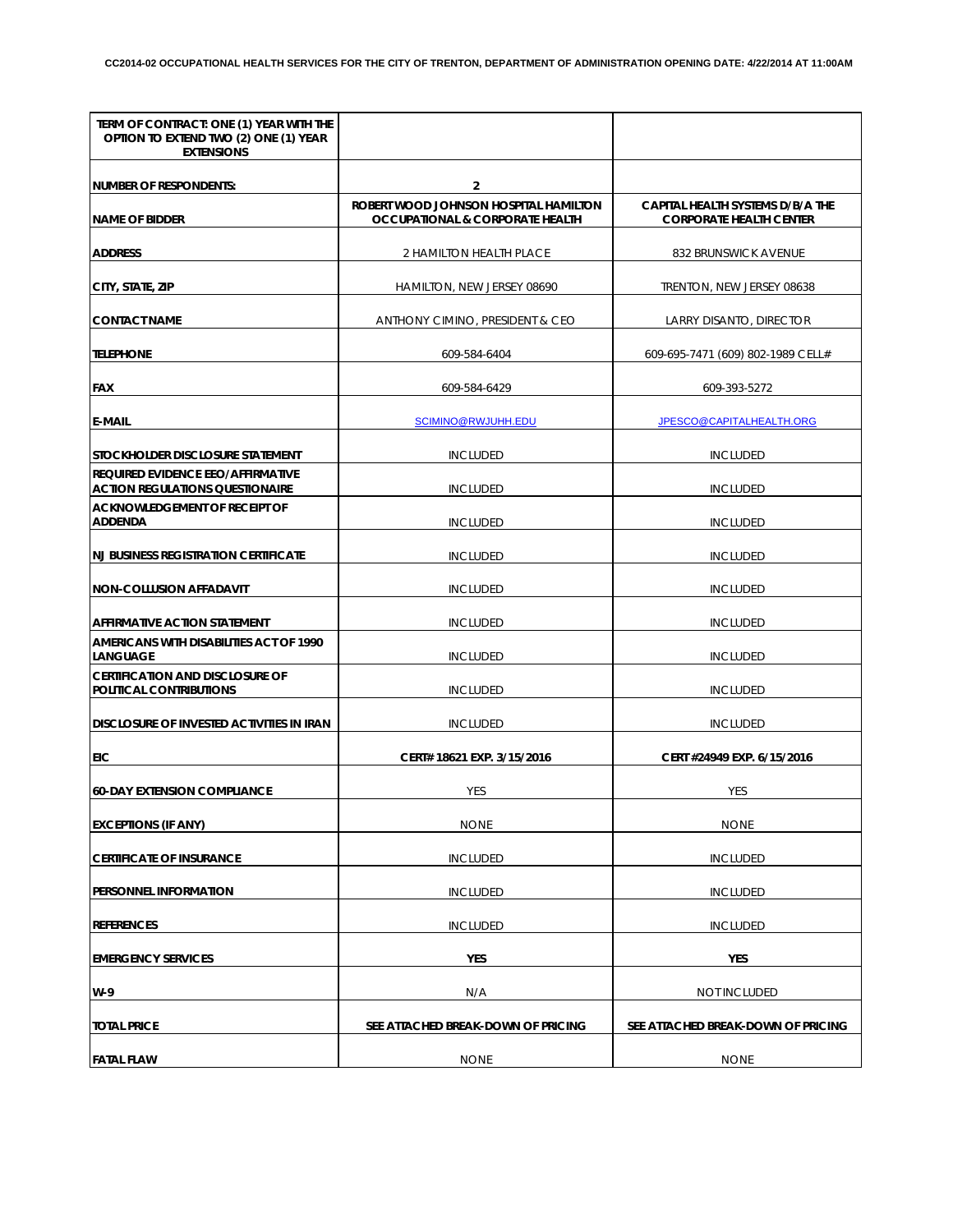#### **PRICE PAGE**

#### All Respondents shall submit pricing for the following:

**Fee for Services** 

#### $\mathbf{L}$ **Special Medical Evaluation**

85.00  $\mathcal{F}$ 

To include: Second Opinions and certain other special circumstances such as recommendations/suggestions for reasonable accommodation under the Americans with Disabilities Act and Retirement Examinations.

#### IV. **Other Services Fee Schedule**

| 1. PA Chest x-ray                                               | \$40.00                |
|-----------------------------------------------------------------|------------------------|
| 2. PA and Lateral Chest x-ray                                   | 60.00                  |
| 3. Xray: Lumbar Spine, 3 view                                   | 130.00                 |
| 4. Back Assessment – Strength                                   | 70.00<br>$\mathcal{L}$ |
| 5. Lifting Capacity                                             | 70.00<br>\$            |
| 6. Fit Test - SCBA Mask - Quantitative                          | \$35.00                |
| G. Short Test OMIT PER ADDENDUM 1                               | \$ N/A per addendum    |
| b. Long Test OMIT PER ADDENDUM 1                                | \$ N/A per addendum    |
| 7. Pulmonary Exam                                               | 100.00                 |
| 8. Respiratory Exam (PFT, Chest x-ray, Questionnaire)           | 160.00                 |
| 9. Blood Alcohol                                                | 105.00                 |
| 10. Blood Lead                                                  | 22.00                  |
| 11. Cholinesterase                                              | 40.00                  |
| 12. DOT exams (CDL and Gas Pipeline)                            | 60.00                  |
| 13. NIDA Drug Screen (5 panel, split sample) INCLUDES MRO SVCS. | 30.00<br>\$            |
| 14. Non-NIDA Drug Screen (10 panel, split sample) INCLUDES MRO  | 30.00                  |
| 15. HDL/LDL Ratios<br>SERVICES                                  | 30.00<br>\$            |
| 16.H-BIG (per cc)                                               | 195.00                 |
| 17.HIV                                                          | 30.00<br>\$            |
| 18. Hepatitis B Vaccine (3 shot series)                         | 150.00                 |
| 19. Hepatitis Profile                                           | 60.00                  |
| 20. Mercury Blood Test                                          | 40.00                  |
| 21.24-hour Heavy Metal Urine Test                               | 40.00                  |
| 22.RPR                                                          | 25.00                  |
| 23. Comprehensive Metabloic Panel                               | 37.00                  |
| 24. Maximal Treadmill Stress Test                               | 451.00                 |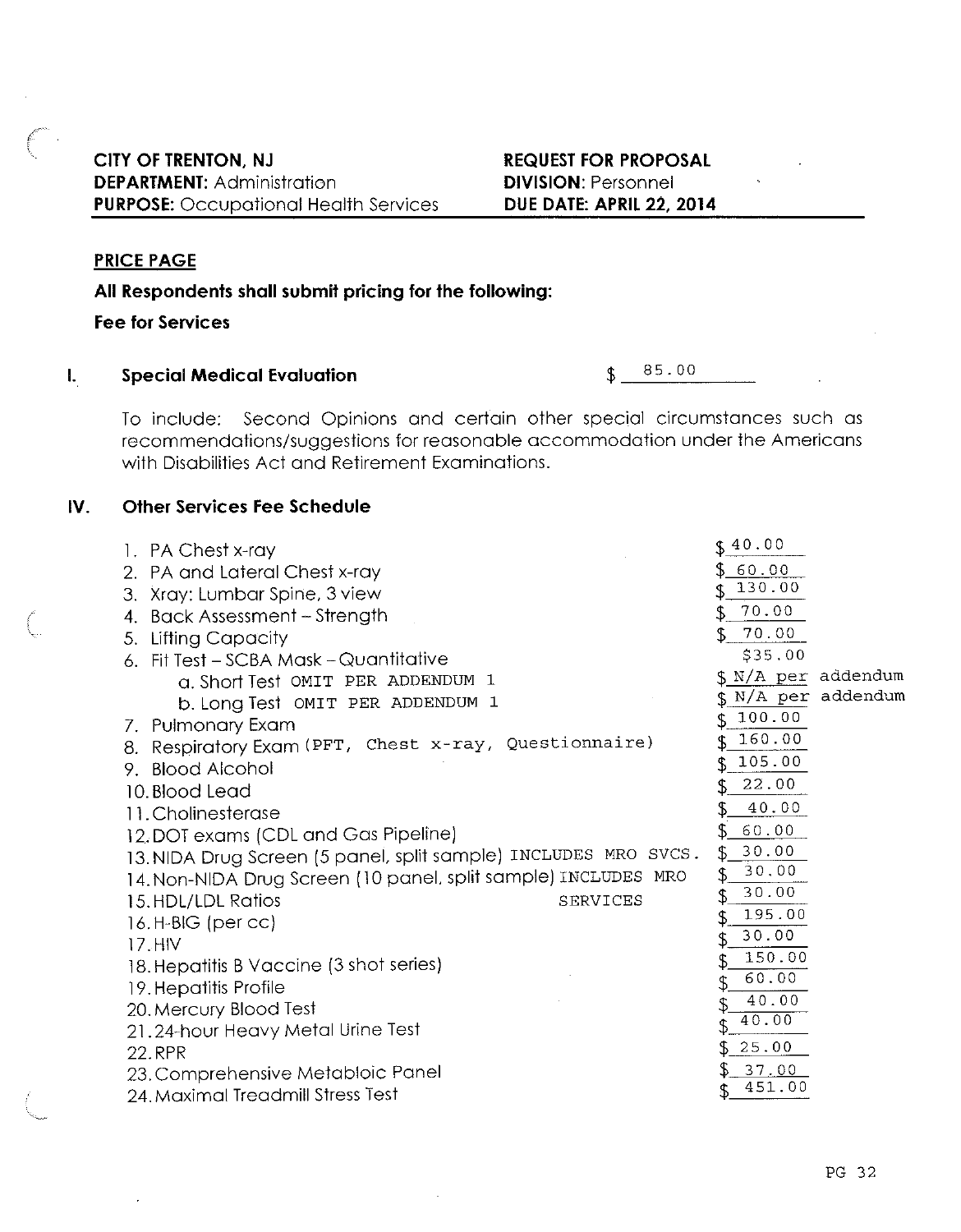|  | <b>CITY OF TRENTON, NJ</b> |                                   |
|--|----------------------------|-----------------------------------|
|  |                            | <b>DEPARTMENT:</b> Administration |

 $\sim$ 

 $\alpha$ 

 $\sim$   $\sim$ 

# **REQUEST FOR PROPOSAL**

 $\sim 10^7$ 

**REQUEST FOR PROPOSAL<br>DIVISION:** Personnel

|    | <b>៶……………</b> ……………<br><b>PURPOSE:</b> Occupational Health Services           | וטוויוטטוס ברשמי<br><b>DUE DATE: APRIL 22, 2014</b> |
|----|-------------------------------------------------------------------------------|-----------------------------------------------------|
|    | 25.LS5                                                                        | <u>\$150.00</u>                                     |
|    | 26.PSA                                                                        | 30.00                                               |
|    | 27. Breathalyzer                                                              | 30.00                                               |
|    | 28. Hepatitis AB, AG and C Virus AB                                           | 60.00                                               |
|    | 29. Telephone Consult, Prescription & Non-Prescription Drug Clearance         |                                                     |
|    |                                                                               | 35.00                                               |
|    | 30. Physical Examination, Prescription & Non-Prescription Drug Clearance      |                                                     |
|    |                                                                               | 50.00                                               |
|    | 31. Back Examinations                                                         |                                                     |
|    | Ergonomic Analysis (little or no risk of injury as self limited               |                                                     |
|    | 3 or 5 view LS Spine)                                                         |                                                     |
|    | Physical examination to include flexibility and strength                      |                                                     |
|    | Lifting test based on job description (risk of injury as lifting dead weight) | 280.00                                              |
|    |                                                                               | <b>Total Cost:</b><br>190.00                        |
|    | a. W/L S3 (Back x-ray, 3 view)                                                | 220.00                                              |
|    | b. W/L S5 (Back x-ray, 5 view)                                                |                                                     |
|    | c. Physical Exam and Lift Test Only                                           | 130.00<br>70.00                                     |
|    | d. Ergonomic Analysis only                                                    |                                                     |
|    | e. Physical Examination only                                                  | 60.00                                               |
|    | f. Lifting Test Only                                                          | 70.00                                               |
|    | 32. Physician Hourly Rate                                                     | 100.00                                              |
|    | 33. Physician Assistant Hourly Rate                                           | N/A                                                 |
|    | 34. Medical Assistant Hourly Rate                                             | 20.00                                               |
|    | 35. Expert Testimony - Physician Hourly Rate                                  | \$ 140.00 <b>\$</b>                                 |
|    | 36. Expert Testimony - Physician Assistant Hourly Rate                        | N/A                                                 |
|    | 37. Expert Testimony - Medical Assistant Hourly Rate                          | 25.00                                               |
|    | Questionnaire                                                                 |                                                     |
|    | Research/Define/Update Firefighter Physical Performance Standards.            |                                                     |
| τ. |                                                                               | 75.00 /hour                                         |
|    |                                                                               |                                                     |
|    | 2. Research/Design/Update follow-up program to reduce                         |                                                     |
|    | health risks, correct medical problems and/or improve job                     | 75.00 /hour                                         |
|    | performance capacity.                                                         |                                                     |
|    | 3. Participate in the maintaining of a TFD physical fitness program           |                                                     |
|    | a. Teach on-site Educational Program classes for lifestyle modifications,     |                                                     |
|    | fitness training, stress reduction, and the reduction of health risks.        |                                                     |
|    |                                                                               | <u>50.00</u> /hour<br>\$.                           |
|    |                                                                               |                                                     |
|    | b. Teach on-site physical fitness programs for                                |                                                     |
|    | Firefighter trainees to improve performance capacity.                         | 75.00 /hour                                         |
|    |                                                                               |                                                     |
|    |                                                                               |                                                     |

 $\hat{\mathcal{A}}$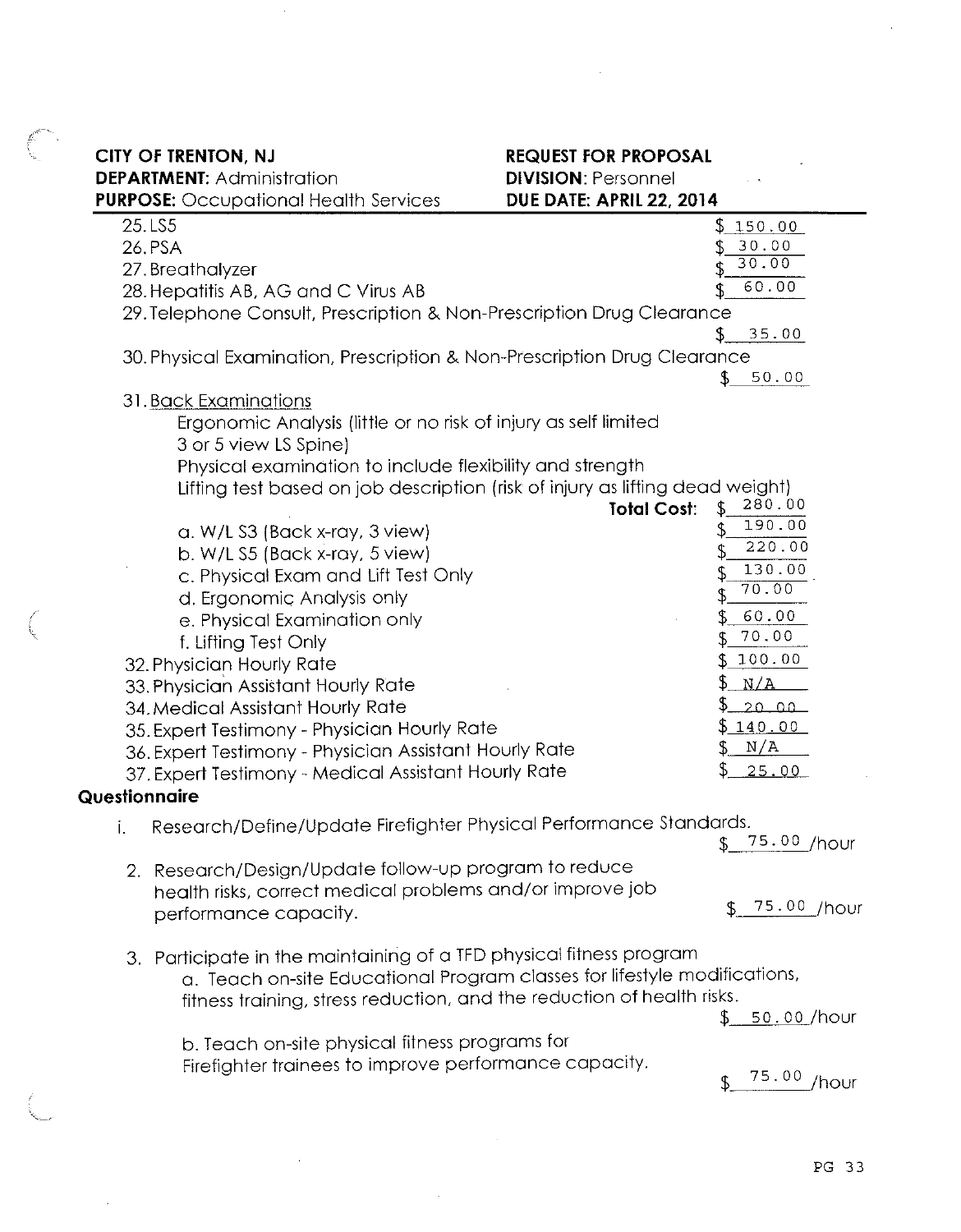**CITY OF TRENTON, NJ** 

**REQUEST FOR PROPOSAL** 

**DEPARTMENT: Administration DIVISION: Personnel PURPOSE:** Occupational Health Services DUE DATE: APRIL 22, 2014  $15.00$ 4. CA125 Test  $\mathbf{f}$  $70.00$ 5. Continuation of Service Medical Evaluation \$ 30.00 6. Hepatitis A Titers \$ 60.00 7. Hepatitis Profile to include A, B and C  $0.00.$ 8. Urinalysis, Dip only VI. Price Proposals for Trenton Police Department:  $$75.00$  /hour 1. Provide research and guidance in developing training programs for recruits, trainees and other officers. 3000.00/contract 2. Telephone or in-person medical consultation year  $$^{1000.00}$ /contract 3. Provide research & development of protocol information year 4. Provide guidance to TPD physical training instructors in developing  $$75.00$  /hour training programs for police officers Additional Prices Functional Capacity Evaluation \$550.00 Fire Fighter Physical/Occupational Therapy Physical Fitness Testing \$60.00 Physical or Occupational Therapy \$90.00 Evaluation (Non WC) Physical or Occupational Therapy

Treatment (Non WC)

Flat Fee/ Capitated Price Options

Please see attached 2 pages for

-Pre-Employment, RTW/FFD annual pricing

-Annual physical examinations annual pricing

\$60.00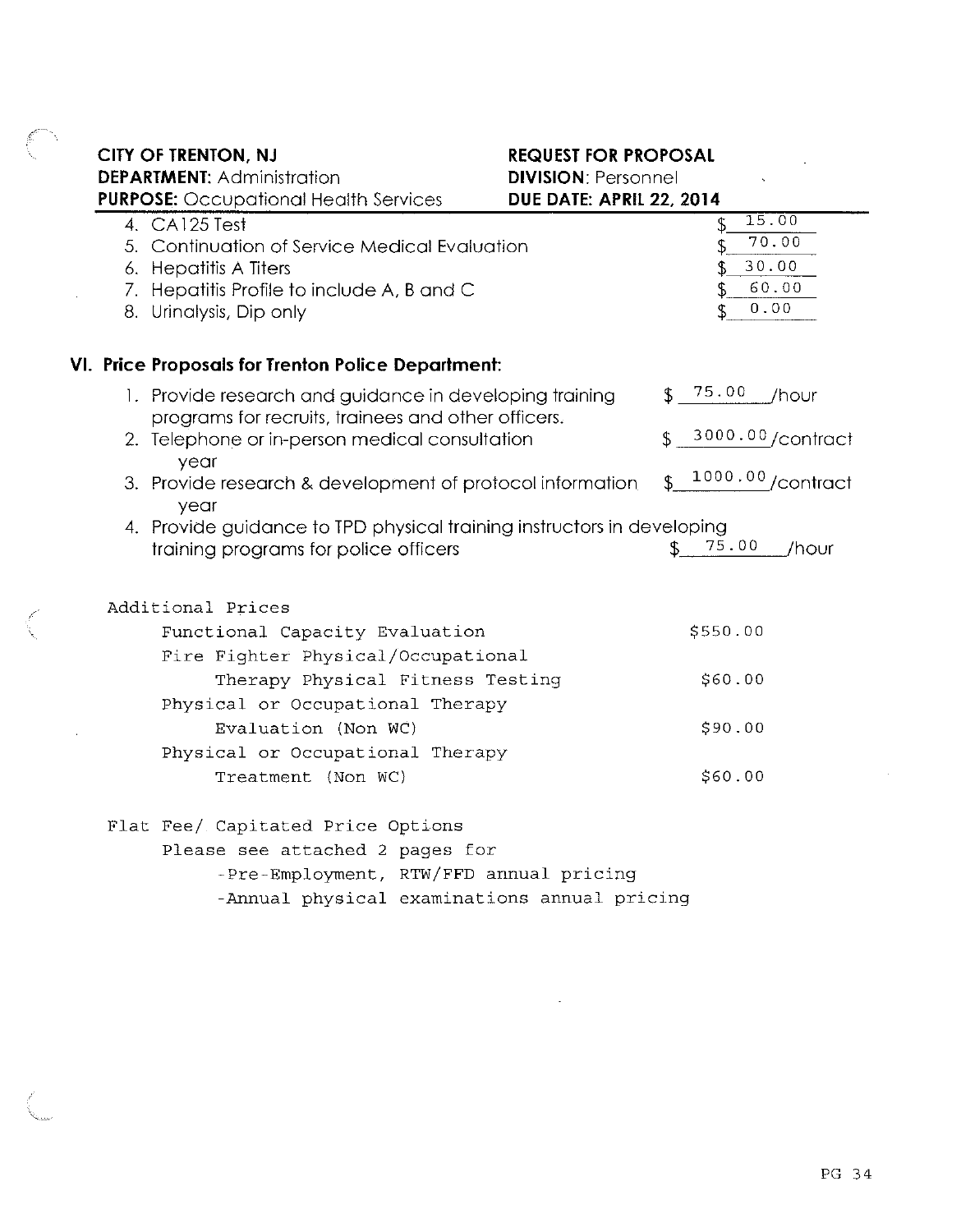# THE CORPORATE HEALTH CENTER **CAPITATED PRICE OPTIONS**

The Corporate Health Center offers the following options to accommodate City of Trenton occupational health needs:

# A. PRE-EMPLOYMENT, RETURN TO WORK/FITNESS FOR DUTY EXAMINATIONS

### **Option 1:**

(This option reflects current contract between City of Trenton and The Corporate Health Center)

|                                                                                                                  | Maximum<br>Annual<br>Visits: | Year 1   | Year <sub>2</sub> | Year 3   |
|------------------------------------------------------------------------------------------------------------------|------------------------------|----------|-------------------|----------|
| Includes:<br>• Pre-Employment Physical Exam:<br>• DOT Physical Exam:<br>• Return to Work/Fitness for Duty Exams: | 170<br>30<br>800             |          |                   |          |
| TOTAL:                                                                                                           | 1,000                        | \$47,500 | \$47,500          | \$47,500 |
| Notes:                                                                                                           |                              |          |                   |          |

The Corporate Health Center bases these estimates on current experience and sound judgment. If visits unexpectedly exceed these maximums, they will be charged at individual rates as per Price Page.

Testing costs are not included.

# Ontion 2:

|                                                                                             | Maximum<br>Annual<br>Visits: | Year 1   | Year 2                 | Year 3   |
|---------------------------------------------------------------------------------------------|------------------------------|----------|------------------------|----------|
| • All Exams in Option 1:                                                                    | 1,000                        | \$47,500 | $$47,500 \mid $47,500$ |          |
| Testing included, as part of Pre-Employment<br>Visits (up to 170 Pre-Employment Physicals): |                              | \$29,980 | $$29,980$   \$29,980   |          |
| TOTAL:                                                                                      |                              | \$77,480 | \$77,480               | \$77,480 |

Notes:

- The Corporate Health Center bases these estimates on current experience and sound judgment.
- If visits unexpectedly exceed these maximums, they will be charged at individual rates as per Price Page.

In addition, annual physical exams are offered at a capitated annual rate. Please see next page.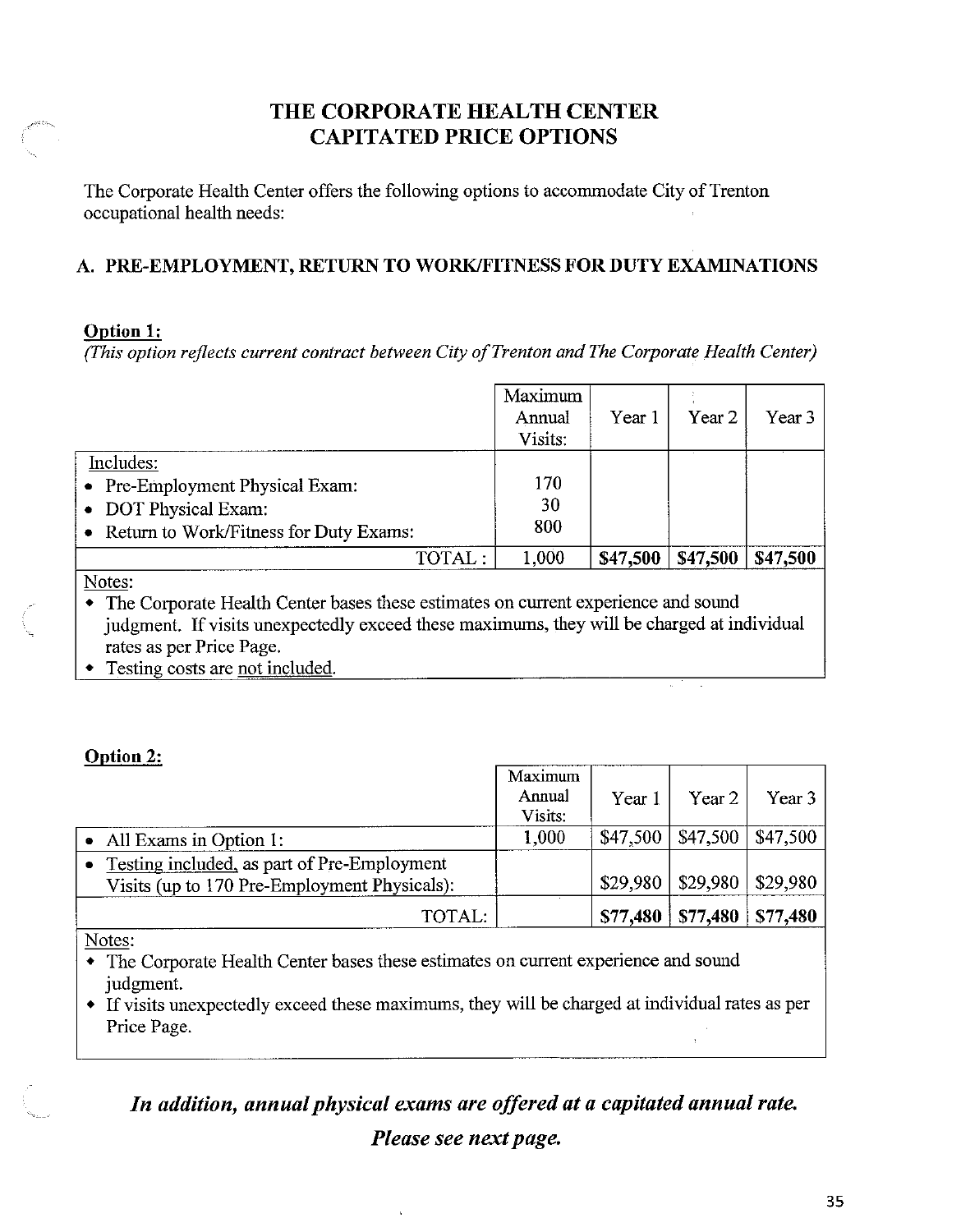# THE CORPORATE HEALTH CENTER **CAPITATED PRICE OPTIONS (cont'd)**

# **B. ANNUAL PHYSICAL EXAMINATIONS:**

These options are for annual examinations only. Pre-employment and return to work/fitness for duty exam options are listed on previous page.

#### Option 1:

|                                                                                          | Maximum<br>Annual<br>Visits: | Year 1   | Year 2   | Year 3   |
|------------------------------------------------------------------------------------------|------------------------------|----------|----------|----------|
| Annual HazMat Examinations for:<br>HazMat Firefighters only<br>(includes testing)        | 110                          | \$25,300 | \$25,300 | \$25,300 |
| • Visits exceeding these maximums will be charged at individual rates as per Price Page. |                              |          |          |          |

 $\mathbb{Z}^{\mathbb{Z}}$  ,  $\mathbb{Q}$ 

#### Option 2:

|                                                           | Maximum           | Year 1   | Year 2   | Year 3   |
|-----------------------------------------------------------|-------------------|----------|----------|----------|
|                                                           | Annual<br>Visits: |          |          |          |
| Annual Examinations for:                                  |                   |          |          |          |
| • All Firefighters including HazMat<br>(includes testing) | 223               | \$51,290 | \$51,290 | \$51,290 |

• Visits exceeding these maximums will be charged at individual rates as per Price Page.

### Option 3:

|                                                                                          | Maximum<br>Annual<br>Visits: | Year 1    | Year 2    | Year 3    |
|------------------------------------------------------------------------------------------|------------------------------|-----------|-----------|-----------|
| Annual Examinations for:                                                                 |                              |           |           |           |
| • All Firefighters including HazMat                                                      | 223                          |           |           |           |
| All Police<br>$\bullet$                                                                  | 240                          |           |           |           |
| (includes testing)                                                                       |                              |           |           |           |
| TOTAL:                                                                                   | 463                          | \$106,490 | \$106,490 | \$106,490 |
| • Visits exceeding these maximums will be charged at individual rates as per Price Page. |                              |           |           |           |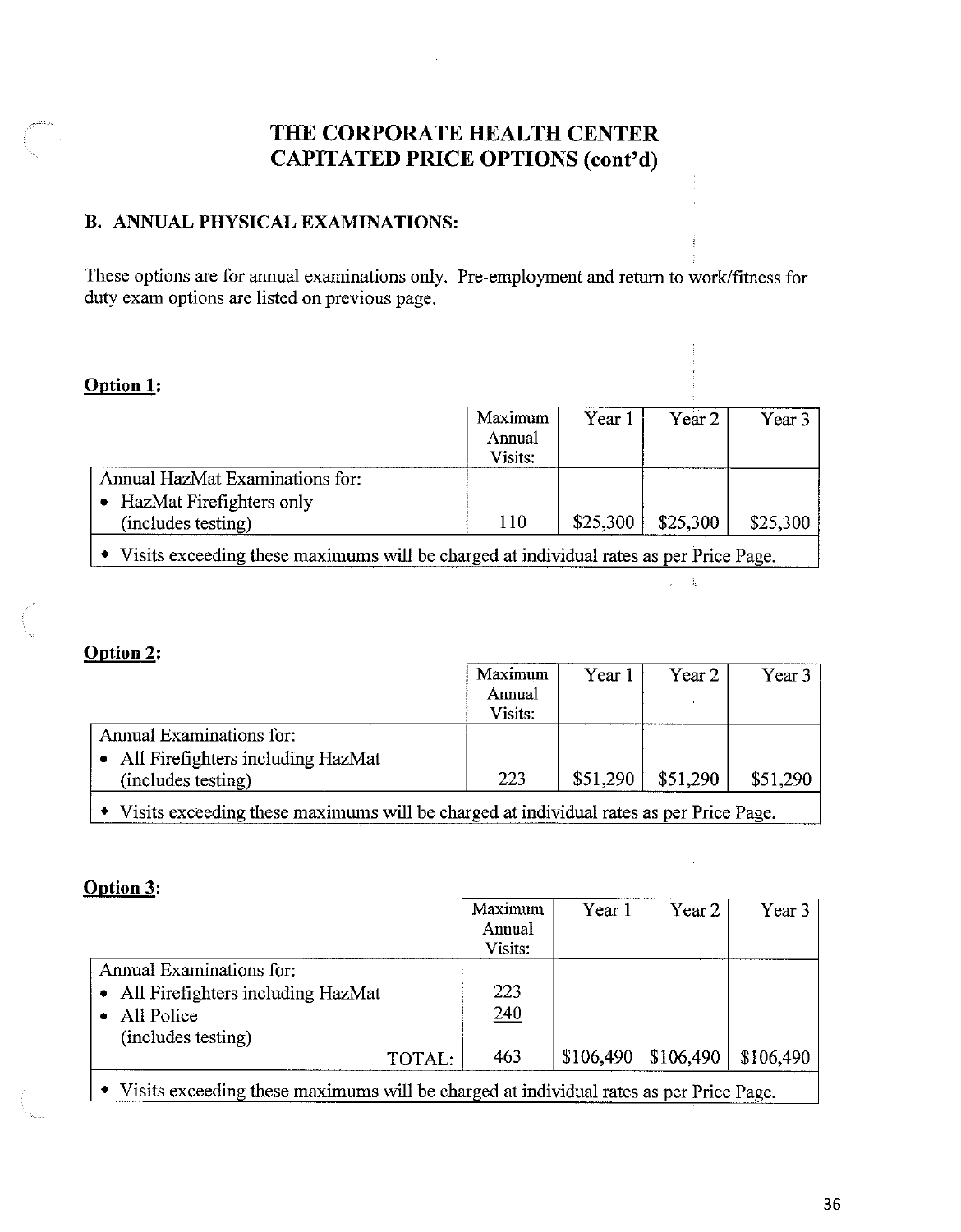## CITY OF TRENTON, NJ **DEPARTMENT: Administration PURPOSE:** Occupational Health Services

#### **REQUEST FOR PROPOSAL DIVISION: Personnel DUE DATE: APRIL 22, 2014**

## **PRICE PAGE**

# All Respondents shall submit pricing for the following:

**Fee for Services** 

 $\mathbf{L}$ **Special Medical Evaluation** 

 $100.00$  $\mathbb{S}$ 

To include: Second Opinions and certain other special circumstances such as recommendations/suggestions for reasonable accommodation under the Americans with Disabilities Act and Retirement Examinations.

#### IV. **Other Services Fee Schedule**

| 1. PA Chest x-ray                                 | 75.00                              |
|---------------------------------------------------|------------------------------------|
| 2. PA and Lateral Chest x-ray                     | 75.00                              |
| 3. Xray: Lumbar Spine, 3 view                     | 130,00                             |
| 4. Back Assessment - Strength                     | \$ part of the 5                   |
| 5. Lifting Capacity                               | 60.00                              |
| 6. Fit Test - SCBA Mask - Quantitative            |                                    |
| a. Short Test                                     | 45.00                              |
| b. Long Test                                      | 45.00                              |
| 7. Pulmonary Exam                                 | 130.00                             |
| 8. Respiratory Exam                               | \$270/195                          |
| 9. Blood Alcohol                                  | NM                                 |
| 10. Blood Lead                                    | 25.00<br>\$.                       |
| 11. Cholinesterase                                | 20.00                              |
| 12. DOT exams (CDL and Gas Pipeline)              | 100.00                             |
| 13. NIDA Drug Screen (5 panel, split sample)      | 2200                               |
| 14. Non-NIDA Drug Screen (10 panel, split sample) | 22.00<br>\$                        |
| 15. HDL/LDL Ratios                                | $35 - 00$<br>\$                    |
| 16.H-BIG (per $cc$ )                              | \$<br>170.00                       |
| 17.HIV                                            | $30 - 00$                          |
| 18. Hepatitis B Vaccine (3 shot series)           | 65ea / 195 series                  |
| 19. Hepatitis Profile                             | \$<br>$\mathcal{L}^{p, \text{co}}$ |
| 20. Mercury Blood Test                            | $18 - 00$<br>\$                    |
| 21.24-hour Heavy Metal Urine Test                 | 42.00<br>\$                        |
| <b>22.RPR</b>                                     | \$<br>70.00                        |
| 23. Comprehensive Metabloic Panel                 | $q_0$ ,00                          |
| 24. Maximal Treadmill Stress Test                 | 300,00                             |
|                                                   |                                    |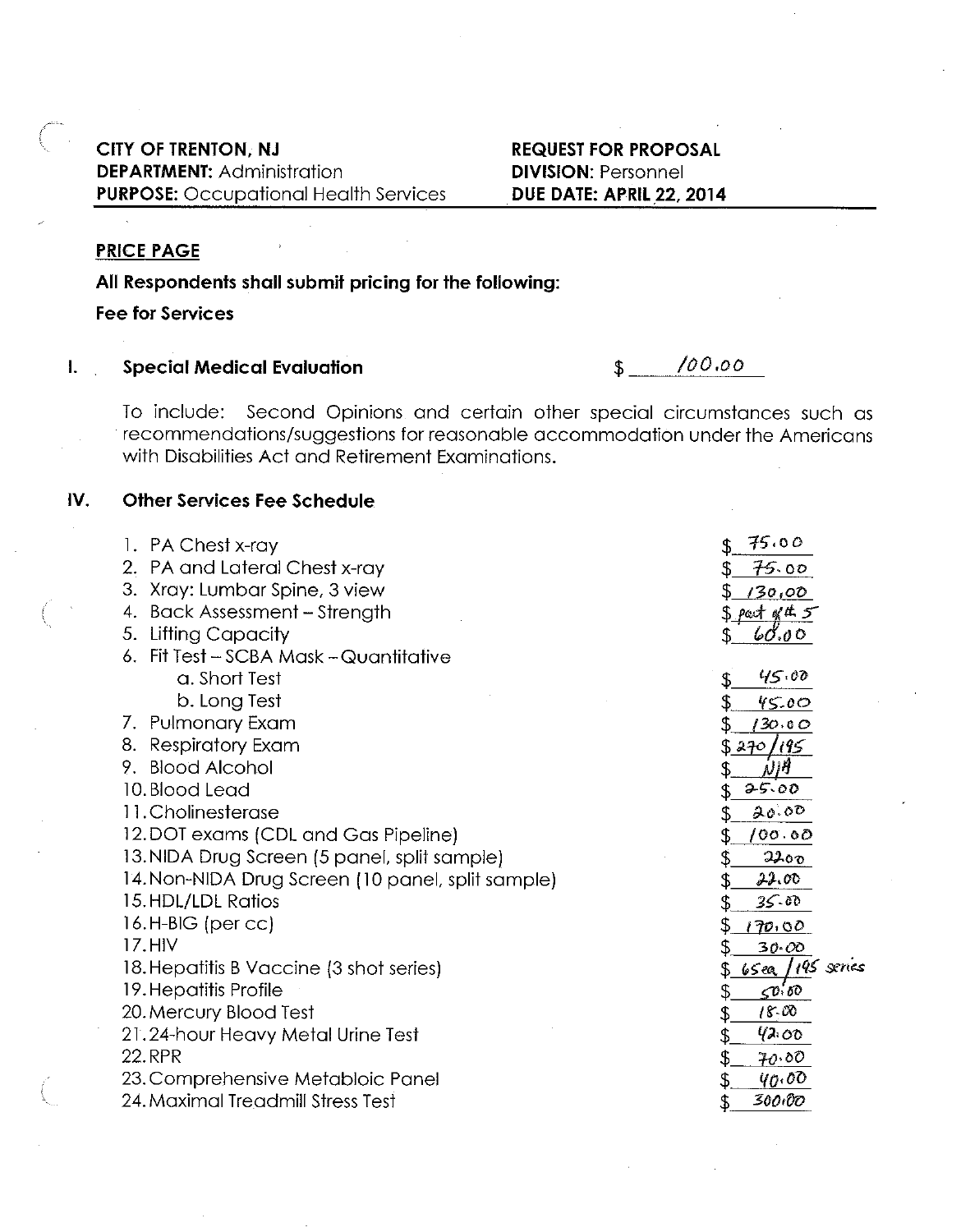|  |  | CITY OF TRENTON, NJ |  |  |
|--|--|---------------------|--|--|
|--|--|---------------------|--|--|

**DEPARTMENT: Administration** 

# **REQUEST FOR PROPOSAL DIVISION: Personnel** DUE DATE: APRIL 22 2014

|    | <b>PURPOSE:</b> Occupational Health Services                                  | <b>DUE DATE: APRIL 22, 2014</b> |              |
|----|-------------------------------------------------------------------------------|---------------------------------|--------------|
|    | 25.LS5                                                                        |                                 | 250,00       |
|    | 26.PSA.                                                                       |                                 | 10.00        |
|    | 27. Breathalyzer                                                              |                                 | 36.00        |
|    | 28. Hepatitis AB, AG and C Virus AB                                           |                                 | 50.00        |
|    | 29. Telephone Consult, Prescription & Non-Prescription Drug Clearance         |                                 |              |
|    |                                                                               |                                 | 45.00        |
|    | 30. Physical Examination, Prescription & Non-Prescription Drug Clearance      |                                 |              |
|    | 31. Back Examinations                                                         |                                 | 65.00        |
|    | Ergonomic Analysis (little or no risk of injury as self limited               |                                 |              |
|    | 3 or 5 view LS Spine)                                                         |                                 |              |
|    | Physical examination to include flexibility and strength                      |                                 |              |
|    | Lifting test based on job description (risk of injury as lifting dead weight) |                                 |              |
|    |                                                                               | <b>Total Cost:</b>              |              |
|    | a. W/L S3 (Back x-ray, 3 view)                                                | £                               | 200.00       |
|    | b. W/L S5 (Back x-ray, 5 view)                                                |                                 |              |
|    | c. Physical Exam and Lift Test Only                                           |                                 | 250.00       |
|    | d. Ergonomic Analysis only                                                    |                                 | 125.00       |
|    | e. Physical Examination only                                                  |                                 | 100.00       |
|    | f. Lifting Test Only                                                          |                                 | 65.00        |
|    | 32. Physician Hourly Rate                                                     |                                 | 60.00        |
|    | 33. Physician Assistant Hourly Rate                                           |                                 | 130.00       |
|    | 34. Medical Assistant Hourly Rate                                             |                                 | 80.00        |
|    | 35. Expert Testimony - Physician Hourly Rate                                  |                                 | 47.00        |
|    | 36. Expert Testimony - Physician Assistant Hourly Rate                        |                                 | 175.00       |
|    | 37. Expert Testimony - Medical Assistant Hourly Rate                          | \$.                             | 100.00       |
|    | Questionnaire                                                                 |                                 | 50.00        |
| i. | Research/Define/Update Firefighter Physical Performance Standards.            |                                 |              |
|    |                                                                               |                                 |              |
|    | 2. Research/Design/Update follow-up program to reduce                         |                                 | $100$ /hour  |
|    | health risks, correct medical problems and/or improve job                     |                                 |              |
|    | performance capacity.                                                         |                                 |              |
|    |                                                                               |                                 | 100<br>/hour |
|    | 3. Participate in the maintaining of a TFD physical fitness program           |                                 |              |
|    | a. Teach on-site Educational Program classes for lifestyle modifications,     |                                 |              |
|    | fitness training, stress reduction, and the reduction of health risks.        |                                 |              |
|    |                                                                               |                                 | 100          |
|    | b. Teach on-site physical fitness programs for                                |                                 | /hour        |
|    | Firefighter trainees to improve performance capacity.                         |                                 |              |
|    |                                                                               |                                 | 100          |
|    |                                                                               | \$                              | /hour        |
|    |                                                                               |                                 |              |
|    |                                                                               |                                 |              |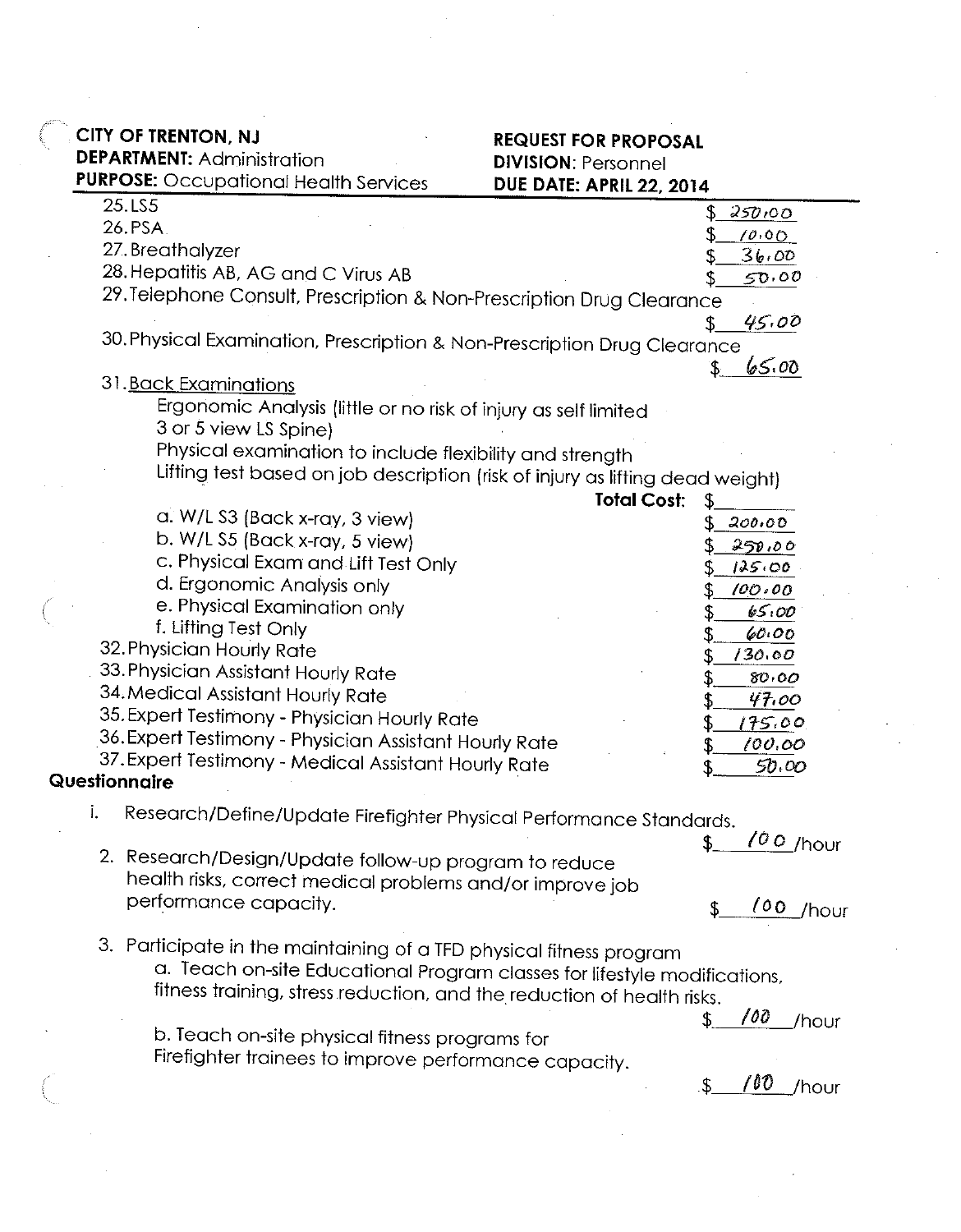| CITY OF TRENTON, NJ                          |  |
|----------------------------------------------|--|
| <b>DEPARTMENT: Administration</b>            |  |
| <b>PURPOSE:</b> Occupational Health Services |  |

| 4. CA125 Test                                                                                                  | 13.00                  |
|----------------------------------------------------------------------------------------------------------------|------------------------|
| 5. Continuation of Service Medical Evaluation                                                                  | 100.00                 |
| 6. Hepatitis A Titers                                                                                          | 30.00                  |
| 7. Hepatitis Profile to include A, B and C                                                                     | 70.00                  |
| 8. Urinalysis, Dip only                                                                                        | 10100                  |
|                                                                                                                |                        |
| VI. Price Proposals for Trenton Police Department:                                                             |                        |
| 1. Provide research and guidance in developing training<br>programs for recruits, trainees and other officers. | $0.00$ /hour           |
| 2. Telephone or in-person medical consultation                                                                 | $2000.00$ contract     |
| year                                                                                                           |                        |
| 3. Provide research & development of protocol information<br>year                                              | \$1500.00<br>/contract |
| 4. Provide guidance to TPD physical training instructors in developing                                         |                        |
|                                                                                                                |                        |

training programs for police officers

 $\ddot{\phantom{a}}$ 

 $$100.00$  /hour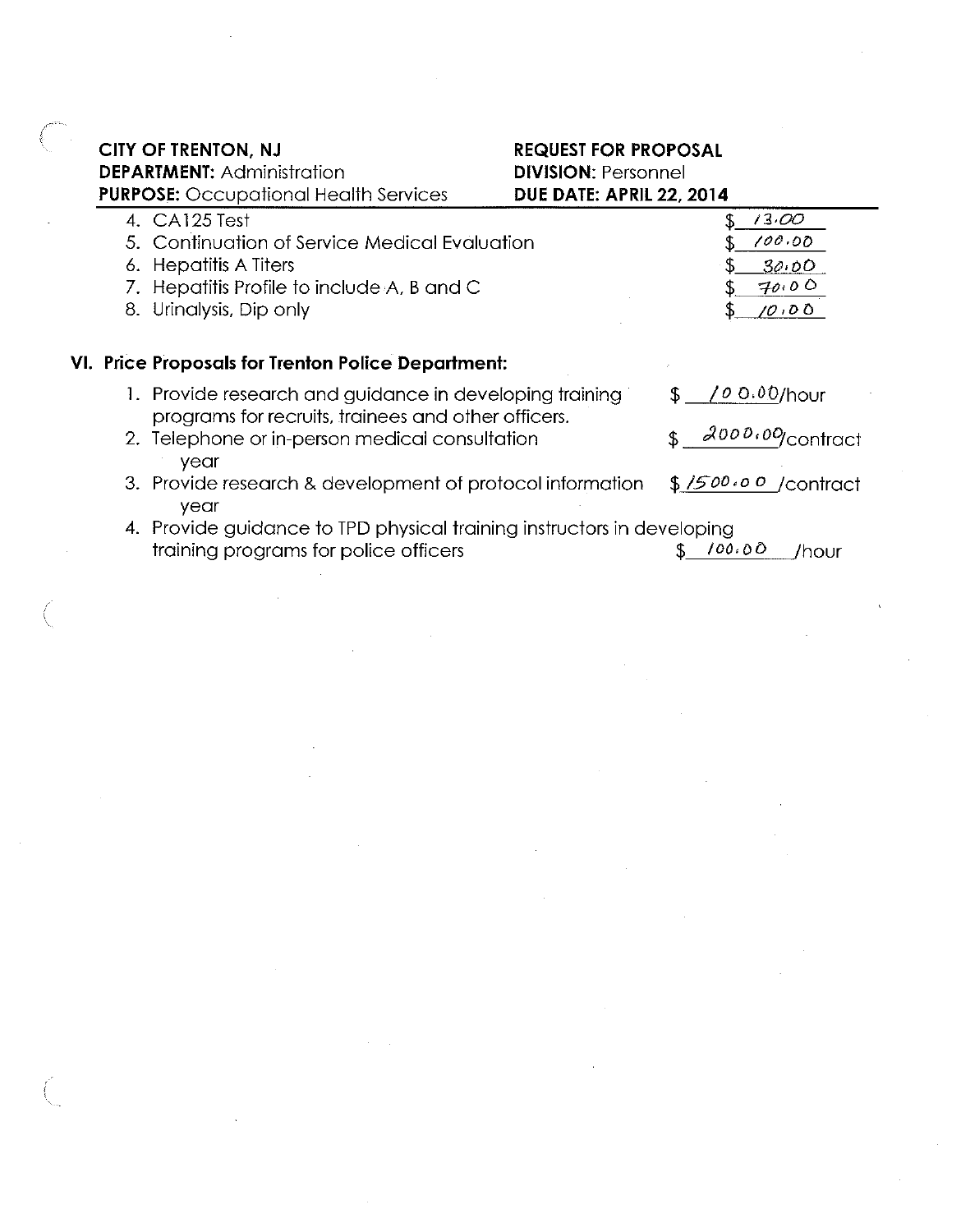The 2014 Operating Budget for RWJUHH Occupational Health Department is \$1.6M. RWJUHH City of Trenton - CC2014-02 Price page for contract years one (1) through three (3) Service to be Rendered Year 1 Year 2 Year<sub>3</sub> **Fee for Service** Special Medical Evaluation (non-worker's compensation) \$100.00 \$100.00 \$102.00 **Other Services Fee Schedule**  $\mathbf{H}$ 1 & 2. PA Chest x ray and PA & Lat Chest x ray \$75.00 \$76.50 \$78.00  $$132.50$ 3. X ray: Lumbar Spine, 3 view \$130.00 \$135.00 4. Back Assessment - Strength part of #.5 below part of #5 below part of #5 below 5. Lifting capacity \$60.00 \$61.00 \$62.00 6. Fit Test - SCBA Mask - Quantitative a. Short test \$45.00 \$45.00 \$45.90 b. Long test \$45.00 \$45.00 \$45.90 7. Pumonary Exam \$130.00 \$130.00 \$132.60 \$270w/CXR:\$195 \$270 w/CXR:\$195 \$275w/CXR: \$199 8. Respiratory Exam w/o CXR w/o CXR w/o CXR 9. Blood alcohol - (breathalyzer only)  $N/A$  $N/A$  $N/A$ 10. Blood lead \$25.00 \$25.00 \$25.50 11. Cholinesterase \$20.00 \$20.00 \$20.40 22, DOT exams (CDL and Gas Pipeline) \$100.00 \$100.00 \$102.00 ... NIDA Drug Screen (5 panel, split specimen) \$22.00 \$22.00 \$22.44 14. HDL/LDL Ratios \$35.00 \$35.00 \$35.00 15. Non-NIDA Drug Screen (10panel, split specimen) \$22.00 \$22.00 \$22.44 16. H-BIG (per cc) \$170.00 \$170.00 \$173.40 **17. HIV** \$30.00 \$30.00 \$30.60 \$65/ea Series = \$66/ea Series = 18. Hepatitis B Vaccine (3 shot series) \$195.00  $$65/ea$  Series = \$195 \$199 19. Hepatitis Profile \$50.00 \$50.00 \$51.00 20. Mercury Blood Test \$18.00 \$18.00 \$18.36 21. 24 hour Heavy Metal urine test \$42.00 \$42.00 S42.84 **22. RPR** \$70.00 \$70.00 S71.40 23. Comprehensive Metabolic Panel \$40.00 \$40.00 \$40.80 24. Maximal treadmill Stress test \$300.00 \$300.00 \$306.00 25. LS5 \$250.00 \$250.00 \$255.00 26. PSA \$10.00 \$10.00 \$10.20 27. Breathalyzer \$36.00 \$36.00 S36.72 28. Hepatitis AB, AG, and C Virus AB \$70.00 \$70.01 \$71.40 29. Telephone Consult, Prescription & Non-prescription Drug clearance \$45.00 \$46.00 \$47.00 30. Physical Examination, Prescription & Non-prescription Drug clearance  $$65.00$ \$66.00 \$67.00 Total cost \$195 w/o Total cost \$195 w/o Total cost \$199 s/o lift test; \$255 w/ lift lift test;\$255 w/ lift list test: \$255 w/lift 31. Back Examinations test test test a. W/L S3 \$200.00 \$200.00 \$204.00  $b. W/L.S5$ \$250.00 \$250.00 \$255.00 c. Physical Exam and Lift test only \$125.00 \$125.00 \$127.50